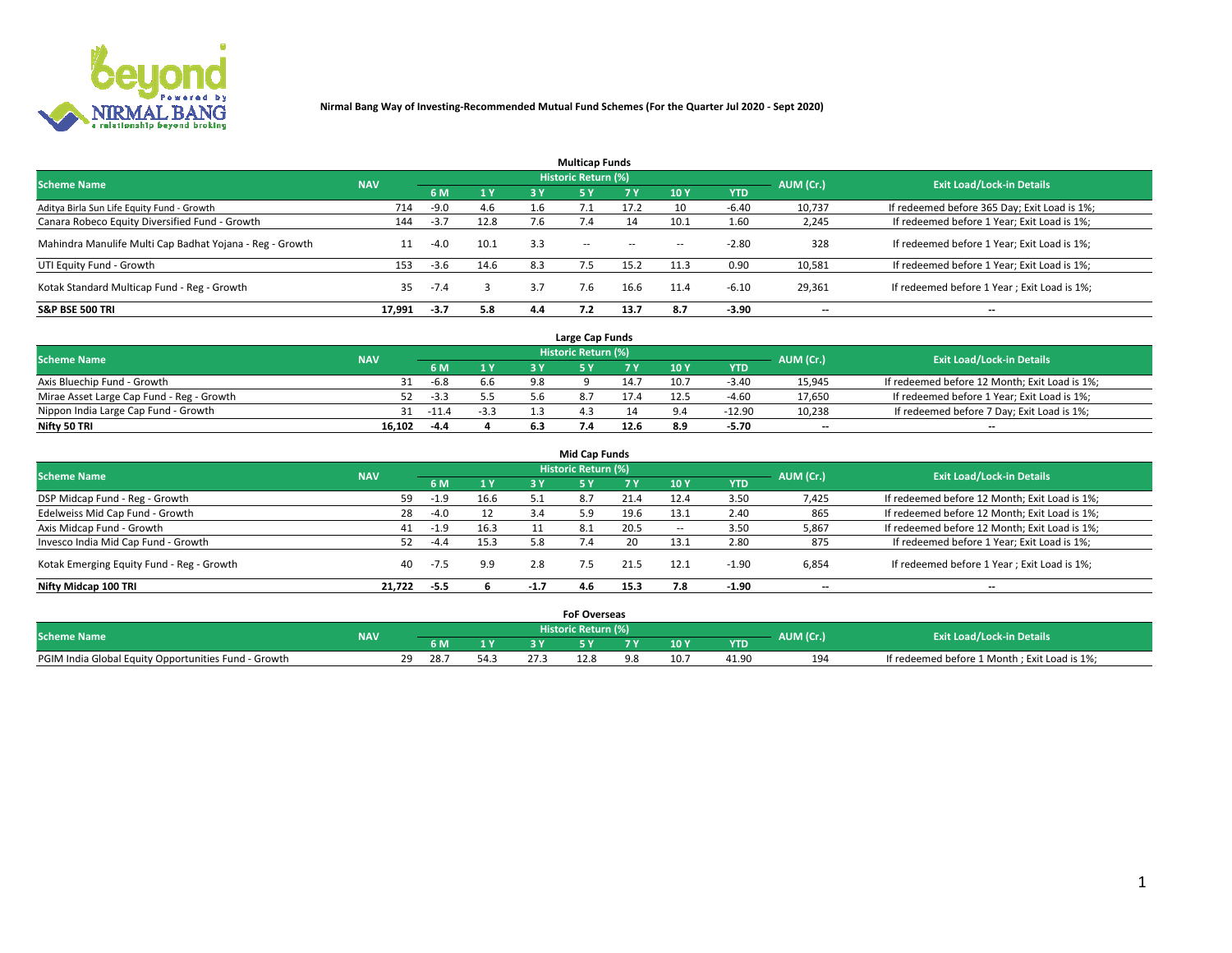

| Large & Midcap                                   |            |         |      |     |                            |      |      |         |                          |                                              |  |  |  |
|--------------------------------------------------|------------|---------|------|-----|----------------------------|------|------|---------|--------------------------|----------------------------------------------|--|--|--|
| <b>Scheme Name</b>                               | <b>NAV</b> |         |      |     | <b>Historic Return (%)</b> |      |      |         | AUM (Cr.)                | <b>Exit Load/Lock-in Details</b>             |  |  |  |
|                                                  |            | 6 M     | 1Y   | 3 Y |                            | 7 V  | 10Y  | YTD     |                          |                                              |  |  |  |
| Mirae Asset Emerging Bluechip Fund - Growth      | 58         | $-0.8$  | 12.4 |     | 12.4                       | 25.4 | 18.2 | 0.40    | 10,596                   | If redeemed before 1 Year; Exit Load is 1%;  |  |  |  |
| Canara Robeco Emerging Equities - Growth         | 98         | $-4.9$  | 13.6 |     | 8.9                        | 23.8 | 15.3 | 1.50    | 5,543                    | If redeemed before 1 Year; Exit Load is 1%;  |  |  |  |
| Principal Emerging Bluechip Fund - Growth        | 107        | $-5.2$  | 12.1 |     |                            | 20.8 | 12.6 | $-0.50$ | 2,015                    | If redeemed before 365 Day; Exit Load is 1%; |  |  |  |
| Invesco India Growth Opportunities Fund - Growth | 34         | $-7.8$  | 4.4  |     |                            |      | 10.5 | $-5.60$ | 2,703                    | If redeemed before 1 Year; Exit Load is 1%;  |  |  |  |
| Sundaram Large and Mid Cap Fund - Reg - Growth   | 34         | $-10.5$ | 2.2  |     |                            |      | 8.7  | $-8.40$ | 1,196                    | If redeemed before 365 Day; Exit Load is 1%; |  |  |  |
| NIFTY Large Midcap 250 TRI                       | 7.247      | $-3.8$  | 7.4  | 3.9 |                            | 15.8 |      | $-2.30$ | $\overline{\phantom{a}}$ | $- -$                                        |  |  |  |

|                                                     |            |        |     |     | <b>Focused Funds</b> |      |     |            |                          |                                               |
|-----------------------------------------------------|------------|--------|-----|-----|----------------------|------|-----|------------|--------------------------|-----------------------------------------------|
| <b>Scheme Name</b>                                  | <b>NAV</b> |        |     |     | Historic Return (%)  |      |     |            | AUM (Cr.)                | <b>Exit Load/Lock-in Details</b>              |
|                                                     |            | 6 M    | 1 Y |     |                      |      | 10Y | <b>YTD</b> |                          |                                               |
| Axis Focused 25 Fund - Growth                       | 29         | $-8.3$ |     |     |                      | 15.6 | $-$ | $-4.5c$    | 11,043                   | If redeemed before 12 Month; Exit Load is 1%; |
| ICICI Prudential Focused Equity Fund - Ret - Growth |            | 8.4    | 9.9 |     |                      | 12.6 |     | 7.10       | 755                      | If redeemed before 1 Year; Exit Load is 1%;   |
| SBI Focused Equity Fund - Growth                    | 147        | -8.4   | 8.9 | 8.4 |                      |      |     | -4.20      | 9,506                    | If redeemed before 1 Year; Exit Load is 1%;   |
| <b>S&amp;P BSE 500 TRI</b>                          | 17,991     | $-3.7$ | 5.8 |     |                      | 13.7 | 8.7 | $-3.90$    | $\overline{\phantom{a}}$ | $- -$                                         |

| <b>Small Cap Funds</b>       |            |        |        |                     |     |      |        |            |           |                                             |  |  |
|------------------------------|------------|--------|--------|---------------------|-----|------|--------|------------|-----------|---------------------------------------------|--|--|
| <b>Scheme Name</b>           | <b>NAV</b> |        |        | Historic Return (%) |     |      |        |            | AUM (Cr.) | <b>Exit Load/Lock-in Details</b>            |  |  |
|                              |            | 6 M    | 1 Y    |                     |     |      | $-10Y$ | <b>YTD</b> |           |                                             |  |  |
| HDFC Small Cap Fund - Growth |            | -b.⊥   | $-3.5$ | $-0.2$              |     | 4.6  |        | -4.60      | 7,851     | If redeemed before 1 Year; Exit Load is 1%; |  |  |
| SBI Small Cap Fund - Growth  |            | $-0.6$ | 16.9   |                     |     |      |        | 5.70       | 4.270     | If redeemed before 1 Year; Exit Load is 1%; |  |  |
| Nifty Smallcap 100 TRI       | 6,797      | $-8.8$ | 1.2    |                     | 0.2 | 12.3 | 4.2    | $-5.10$    | $- -$     | $- -$                                       |  |  |

| ELSS Schemes (Tax Saving u/s 80-C)           |            |        |      |                            |            |        |        |            |           |                                  |  |  |  |  |
|----------------------------------------------|------------|--------|------|----------------------------|------------|--------|--------|------------|-----------|----------------------------------|--|--|--|--|
| <b>Scheme Name</b>                           | <b>NAV</b> |        |      | <b>Historic Return (%)</b> |            |        |        |            | AUM (Cr.) | <b>Exit Load/Lock-in Details</b> |  |  |  |  |
|                                              |            | 6 M    |      |                            |            | 7 Y    | 10 Y   | <b>YTD</b> |           |                                  |  |  |  |  |
| Aditya Birla Sun Life Tax Relief 96 - Growth |            | $-4.4$ | 8.3  |                            | 5.8        |        | 10.2   | $-2.50$    | 10,383    | Nil                              |  |  |  |  |
| Axis Long Term Equity Fund - Growth          | 47         | $-9.1$ | 5.9  | 7.3                        | - 5        | 18.8   | 14.5   | $-5.20$    | 21,051    | Nil                              |  |  |  |  |
| Canara Robeco Equity Tax Saver Fund - Growth |            | $-3.0$ | 14.3 | 8.4                        |            | 14.9   | 10.4   | 3.30       | 1,089     | Nil                              |  |  |  |  |
| Invesco India Tax Plan - Growth              |            | $-6.5$ | 8.3  | 5.9                        |            | 16.7   | 11.5   | $-2.20$    | 1,075     | Nil                              |  |  |  |  |
| Mirae Asset Tax Saver Fund - Reg - Growth    | 19         | $-1.3$ | 9.7  | 7.4                        | $\sim$ $-$ | $\sim$ | $\sim$ | $-1.60$    | 3,858     | Nil                              |  |  |  |  |
| S&P BSE 200 TRI                              | 5,822      | $-3.6$ | 5.6  | 5.2                        | '.5        | 13.7   |        | $-4.20$    | --        | $- -$                            |  |  |  |  |

# 2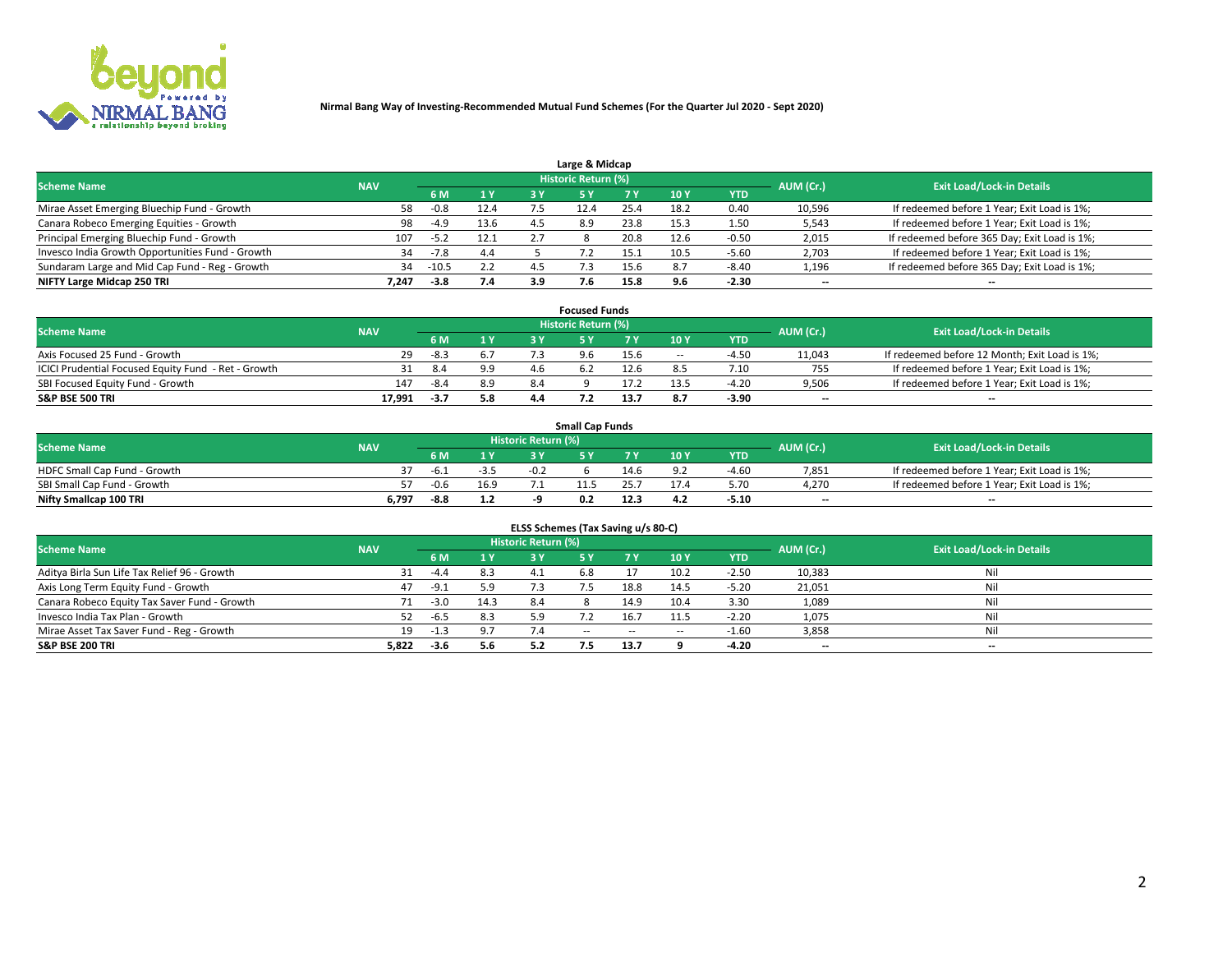

| <b>Solution Oriented</b>                               |            |            |     |                            |     |      |                          |            |                          |                                                                     |  |  |  |  |
|--------------------------------------------------------|------------|------------|-----|----------------------------|-----|------|--------------------------|------------|--------------------------|---------------------------------------------------------------------|--|--|--|--|
| <b>Scheme Name</b>                                     | <b>NAV</b> |            |     | <b>Historic Return (%)</b> |     |      |                          |            | AUM (Cr.)                | <b>Exit Load/Lock-in Details</b>                                    |  |  |  |  |
|                                                        |            | <b>6 M</b> | 1 Y | 3 Y                        |     |      | 10Y                      | <b>YTD</b> |                          |                                                                     |  |  |  |  |
|                                                        |            |            |     |                            |     |      |                          |            |                          | If redeemed before 1 Year; Exit Load is 3%; If redeemed bet. 1 Year |  |  |  |  |
| <b>HDFC Childrens Gift Fund</b>                        | 125        | $-1.1$     |     | 4.9                        |     | 14.6 | 12.3                     | 0.20       | 3.211                    | to 2 Year; Exit Load is 2%; If redeemed bet. 2 Year to 3 Year; Exit |  |  |  |  |
|                                                        |            |            |     |                            |     |      |                          |            |                          | Load is 1%;                                                         |  |  |  |  |
| Tata Retirement Savings Fund - Moderate Plan - Reg     | 32         | $-1.8$     | 10  | 4.7                        | 8.4 | 16.4 | --                       | $-0.20$    | 1,140                    | If redeemed before 61 Month; Exit Load is 1%;                       |  |  |  |  |
| Tata Retirement Savings Fund - Progressive Plan - Reg  | 30         | $-3.7$     |     | 4.8                        | 9.1 | 16.2 | $\overline{\phantom{a}}$ | $-2.30$    | 776                      | If redeemed before 61 Month; Exit Load is 1%;                       |  |  |  |  |
| Tata Retirement Savings Fund - Reg - Conservative Plan | 22         | 2.9        | 9.5 |                            |     | 10.1 | --                       | 5.00       | 141                      | If redeemed before 61 Month; Exit Load is 1%;                       |  |  |  |  |
| S&P BSE 200 TRI                                        | 5,822      | $-3.6$     | 5.6 | 5.2                        | 7.5 | 13.7 |                          | $-4.20$    | $\overline{\phantom{a}}$ | $- -$                                                               |  |  |  |  |

|                                                    |            |        |                |                            | <b>Index Fund</b> |      |      |            |                          |                                               |
|----------------------------------------------------|------------|--------|----------------|----------------------------|-------------------|------|------|------------|--------------------------|-----------------------------------------------|
| <b>Scheme Name</b>                                 | <b>NAV</b> |        |                | <b>Historic Return (%)</b> |                   |      |      |            | AUM (Cr.)                | <b>Exit Load/Lock-in Details</b>              |
|                                                    |            |        | $\sqrt{1}$ $V$ | 2 V                        |                   | 7 V  | 10 Y | <b>YTD</b> |                          |                                               |
| HDFC Index Fund-NIFTY 50 Plan                      | 104        | $-5.0$ | 3.1            |                            |                   |      |      | $-6.40$    | 1.746                    | If redeemed before 3 Day; Exit Load is 0.25%; |
| ICICI Prudential Nifty Next 50 Index Fund - Growth | 24         | -1.    |                |                            |                   | 14.6 |      | $-2.5C$    | 768                      | Nil                                           |
| UTI Nifty Index Fund - Growth                      |            | $-4.8$ |                |                            |                   |      |      | -6.20      | 2,571                    | Nil                                           |
| Nifty 50 TRI                                       | 16.102     | -4.4   |                |                            |                   | 12.6 | 8.9  | $-5.70$    | $\overline{\phantom{a}}$ | $- -$                                         |

|                                       |            |       |     |                            | <b>Contra/Value Fund</b> |      |      |            |                          |                                             |
|---------------------------------------|------------|-------|-----|----------------------------|--------------------------|------|------|------------|--------------------------|---------------------------------------------|
| <b>Scheme Name</b>                    | <b>NAV</b> |       |     | <b>Historic Return (%)</b> |                          |      |      |            | AUM (Cr.)                | <b>Exit Load/Lock-in Details</b>            |
|                                       |            |       | 1 V |                            |                          | 7 V  | 10Y  | <b>YTD</b> |                          |                                             |
| Invesco India Contra Fund - Growth    | 50         | -2.t  |     |                            |                          | 19.7 | 11.8 | 1.50       | 4,952                    | If redeemed before 1 Year; Exit Load is 1%; |
| UTI Value Opportunities Fund - Growth | 63         | בכל - |     |                            |                          |      |      | $-3.0C$    | 4,251                    | If redeemed before 1 Year; Exit Load is 1%; |
| <b>S&amp;P BSE 500 TRI</b>            | 17.991     | -3.7  | 5.8 |                            |                          |      |      | $-3.90$    | $\overline{\phantom{a}}$ | $- -$                                       |

| Sector/Thematic                                                           |            |         |         |                            |           |      |                          |            |           |                                               |  |  |  |  |
|---------------------------------------------------------------------------|------------|---------|---------|----------------------------|-----------|------|--------------------------|------------|-----------|-----------------------------------------------|--|--|--|--|
| <b>Scheme Name</b>                                                        | <b>NAV</b> |         |         | <b>Historic Return (%)</b> |           |      |                          |            | AUM (Cr.) | <b>Exit Load/Lock-in Details</b>              |  |  |  |  |
|                                                                           |            | 6 M     | 1 Y     | 3 Y                        | <b>5Y</b> | 7 Y  | 10Y                      | <b>YTD</b> |           |                                               |  |  |  |  |
| Canara Robeco Consumer Trends Fund - Reg - Growth                         | 42         | -6.5    | 11.8    |                            | 9.4       | 17.2 | 11.7                     | $-1.00$    | 390       | If redeemed before 1 Year; Exit Load is 1%;   |  |  |  |  |
| Mirae Asset Great Consumer Fund - Growth                                  | 36         | $-5.4$  | 8.9     | 6.7                        | 9.6       | 15.6 | $\overline{\phantom{a}}$ | $-4.50$    | 959       | If redeemed before 1 Year; Exit Load is 1%;   |  |  |  |  |
| <b>ICICI Prudential Technology Fund - Growth</b>                          | 72         | 15.7    | 22.9    | 21.3                       | 10.4      | 17.6 | 15.7                     | 23.90      | 475       | If redeemed before 15 Day; Exit Load is 1%;   |  |  |  |  |
| Nippon India Pharma Fund - Growth                                         | 222        | 37.1    | 60.7    | 22.4                       | 8.2       | 18.1 | 15.6                     | 46.20      | 3,496     | If redeemed before 1 Month; Exit Load is 1%;  |  |  |  |  |
| BNP Paribas India Consumption Fund - Reg - Growth                         |            | $-5.2$  | 13      | $-$                        |           | --   | -                        | 1.00       | 531       | If redeemed before 12 Month; Exit Load is 1%; |  |  |  |  |
| ICICI Prudential Banking and Financial Services Fund - Retail -<br>Growth | 51         | $-25.2$ | $-18.2$ | $-4.8$                     |           | 16.6 | 10.8                     | $-27.20$   | 2,633     | If redeemed before 15 Day; Exit Load is 1%;   |  |  |  |  |
| <b>S&amp;P BSE 500 TRI</b>                                                | 17,991     | $-3.7$  | 5.8     | 4.4                        | 7.2       | 13.7 | 8.7                      | $-3.90$    |           | --                                            |  |  |  |  |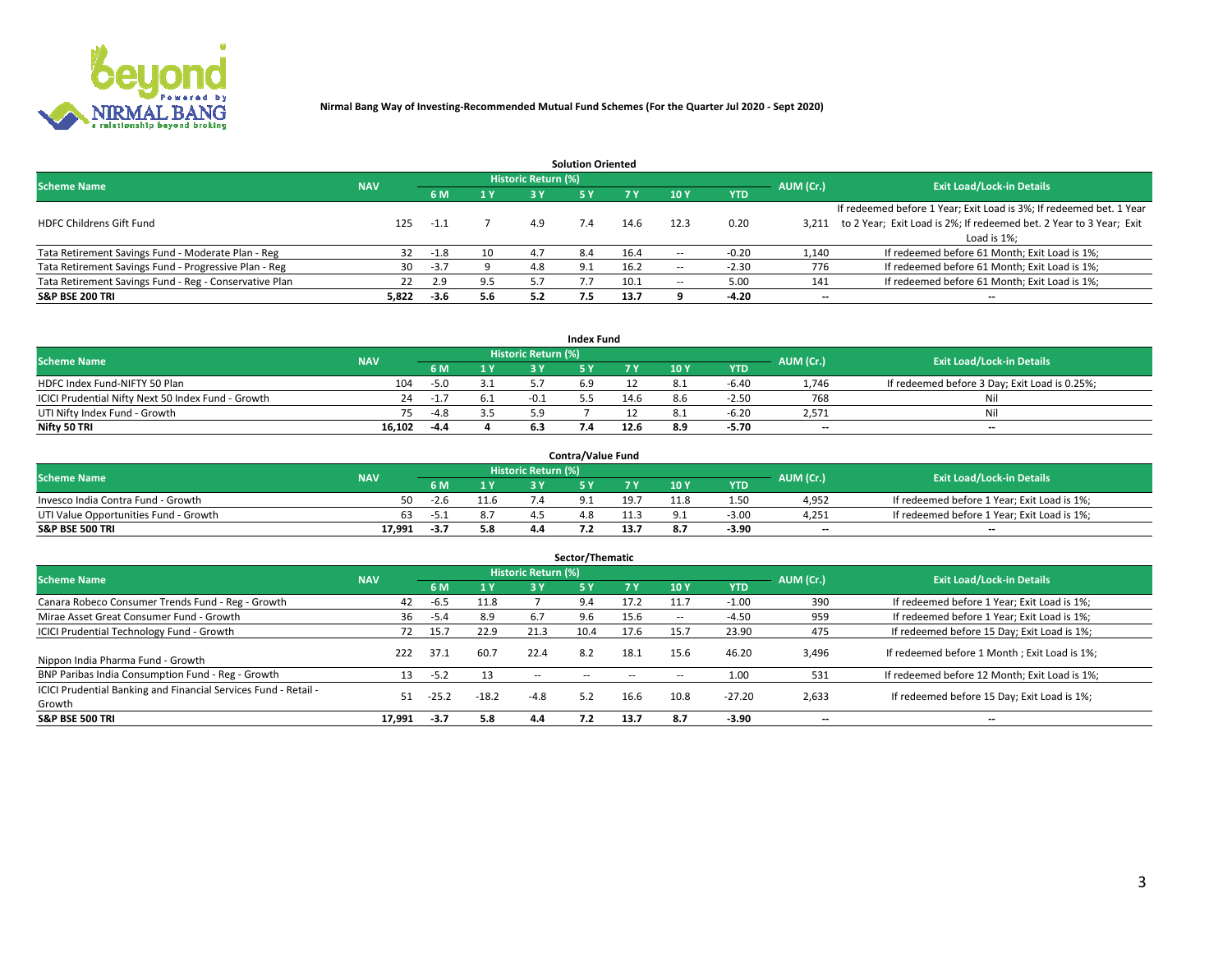

| <b>Dynamic Asset Allocation Funds</b>                   |            |        |     |                            |       |        |                          |            |           |                                                 |  |  |  |  |
|---------------------------------------------------------|------------|--------|-----|----------------------------|-------|--------|--------------------------|------------|-----------|-------------------------------------------------|--|--|--|--|
| <b>Scheme Name</b>                                      | <b>NAV</b> |        |     | <b>Historic Return (%)</b> |       |        |                          |            | AUM (Cr.) | <b>Exit Load/Lock-in Details</b>                |  |  |  |  |
|                                                         |            | 6 M    | 1 Y |                            |       |        | $-10Y$                   | <b>YTD</b> |           |                                                 |  |  |  |  |
| ICICI Prudential Balanced Advantage Fund - Reg - Growth |            | $-0.2$ | 8.4 | 6.3                        |       | 12.9   | 11.1                     | 0.10       | 26,139    | If redeemed before 1 Year; Exit Load is 1%;     |  |  |  |  |
| Invesco India Dynamic Equity Fund - Growth              | 30         | $-3.0$ | 4.4 | 2.9                        | 5.8   | 11.9   |                          | $-1.00$    | 757       | If redeemed before 3 Month; Exit Load is 0.25%; |  |  |  |  |
| Nippon India Balanced Advantage Fund - Growth           | 94         | $-1.9$ | 4.5 | 4.5                        |       |        | 8.9                      | $-0.50$    | 2,876     | If redeemed before 12 Month; Exit Load is 1%;   |  |  |  |  |
| SBI Dynamic Asset Allocation Fund - Reg - Growth        |            | $-2.0$ | 1.9 | 3.8                        | - 6.1 | $\sim$ | $\overline{\phantom{a}}$ | $-3.30$    | 593       | If redeemed before 12 Month; Exit Load is 1%;   |  |  |  |  |
| NIFTY 50 Hybrid Composite Debt 65:35 Index              | 10,652     | 0.9    | 8.5 | 7.8                        | 8.5   | 11.9   | 9.3                      | 0.80       | $- -$     | $- -$                                           |  |  |  |  |

| <b>Hybrid Aggressive</b>                        |                                                                                                          |        |      |      |     |        |            |            |                          |                                               |  |  |  |  |  |
|-------------------------------------------------|----------------------------------------------------------------------------------------------------------|--------|------|------|-----|--------|------------|------------|--------------------------|-----------------------------------------------|--|--|--|--|--|
|                                                 | Historic Return (%)<br><b>Exit Load/Lock-in Details</b><br><b>Scheme Name</b><br>AUM (Cr.)<br><b>NAV</b> |        |      |      |     |        |            |            |                          |                                               |  |  |  |  |  |
|                                                 |                                                                                                          | 6 M    | 1 Y  | 3 Y  |     | 7 V    | 10Y        | <b>YTD</b> |                          |                                               |  |  |  |  |  |
| Canara Robeco Equity Hybrid Fund - Growth       | 173                                                                                                      | -0.9   | 12.6 |      |     | 15.:   |            | 3.10       | 3,231                    | If redeemed before 1 Year; Exit Load is 1%;   |  |  |  |  |  |
| SBI Equity Hybrid Fund - Growth                 | 142                                                                                                      | $-5.2$ | 6.2  |      |     | 15.1   | 10.7       | $-2.70$    | 31,434                   | If redeemed before 12 Month; Exit Load is 1%; |  |  |  |  |  |
| Mirae Asset Hybrid - Equity Fund - Reg - Growth |                                                                                                          | $-0.8$ | 6.7  | -6.1 | 8.7 | $\sim$ | --         | -1.70      | 3,645                    | If redeemed before 1 Year; Exit Load is 1%;   |  |  |  |  |  |
| ICICI Prudential Equity & Debt Fund - Growth    | 132                                                                                                      | $-3.8$ | 2.3  |      | 6.9 | 14.1   |            | $-5.70$    | 17,403                   | If redeemed before 1 Year; Exit Load is 1%;   |  |  |  |  |  |
| NIFTY 50 Hybrid Composite Debt 65:35 Index      | 10.652                                                                                                   | 0.9    | 8.5  |      |     | 11.9   | $\alpha$ : | 0.80       | $\overline{\phantom{a}}$ | --                                            |  |  |  |  |  |

| <b>Arbitrage Fund</b>                      |                                                         |    |     |     |     |  |     |        |            |           |                                                 |  |  |  |
|--------------------------------------------|---------------------------------------------------------|----|-----|-----|-----|--|-----|--------|------------|-----------|-------------------------------------------------|--|--|--|
|                                            | Historic Return (%)<br><b>Scheme Name</b><br><b>NAV</b> |    |     |     |     |  |     |        |            |           |                                                 |  |  |  |
|                                            |                                                         |    | 4 M | 3 M | 6 M |  |     |        | <b>YTD</b> | AUM (Cr.) | <b>Exit Load/Lock-in Details</b>                |  |  |  |
| IDFC Arbitrage Fund - Reg - Growth         |                                                         | 25 | 2.8 | 1.9 |     |  |     |        | 3.90       | 7,596     | If redeemed before 1 Month; Exit Load is 0.25%; |  |  |  |
| Kotak Equity Arbitrage Fund - Reg - Growth |                                                         |    |     |     |     |  |     |        | 4.60       | 15,364    | If redeemed before 30 Day; Exit Load is 0.25%;  |  |  |  |
| Tata Arbitrage Fund - Reg - Growth         |                                                         |    |     | 2.9 |     |  | $-$ | $\sim$ | 5.40       | 2,125     | If redeemed before 30 Day; Exit Load is 0.25%;  |  |  |  |
| Nippon India Arbitrage Fund - Growth       |                                                         |    |     |     |     |  |     | ב ם    | 4.60       | 7.576     | If redeemed before 1 Month; Exit Load is 0.25%; |  |  |  |

| Overnight Fund                                      |            |     |     |                            |     |      |            |                 |                          |                                  |  |  |  |  |
|-----------------------------------------------------|------------|-----|-----|----------------------------|-----|------|------------|-----------------|--------------------------|----------------------------------|--|--|--|--|
| <b>Scheme Name</b>                                  | <b>NAV</b> |     |     | <b>Historic Return (%)</b> |     |      | <b>YTM</b> | Avg             | AUM (Cr.)                | <b>Exit Load/Lock-in Details</b> |  |  |  |  |
|                                                     |            | 1W  | 2 W | 1 M                        | : M | 1Y   |            | <b>Maturity</b> |                          |                                  |  |  |  |  |
| Aditya Birla Sun Life Overnight Fund - Reg - Growth | 1,090      | 3.0 |     |                            |     |      | 3.24       |                 | 6,538                    | Nil                              |  |  |  |  |
| HDFC Overnight Fund - Growth                        | 2,987      | 3.0 |     |                            |     |      | 3.15384    | 0.01            | 13,165                   | Nil                              |  |  |  |  |
| ICICI Prudential Overnight Fund - Reg - Growth      | 109        | 3.0 |     |                            |     |      | 3.26375    | 0.01            | 8,645                    | Nil                              |  |  |  |  |
| Nippon India Overnight Fund - Reg - Growth          | 108        | 3.0 |     |                            | 2.9 | - 4. | 3.17072    | 0.01            | 4,508                    | Nil                              |  |  |  |  |
| Kotak Overnight Fund - Reg - Growth                 | 1.077      | 3.0 |     |                            | 2.9 |      |            | 0.01            | 4,494                    | Nil                              |  |  |  |  |
| <b>CRISIL Liquid Fund Index</b>                     | $- -$      | 4.3 | 4.3 |                            | 4.2 |      | --         | $- -$           | $\overline{\phantom{a}}$ | $- -$                            |  |  |  |  |

#### **Overnight Fund**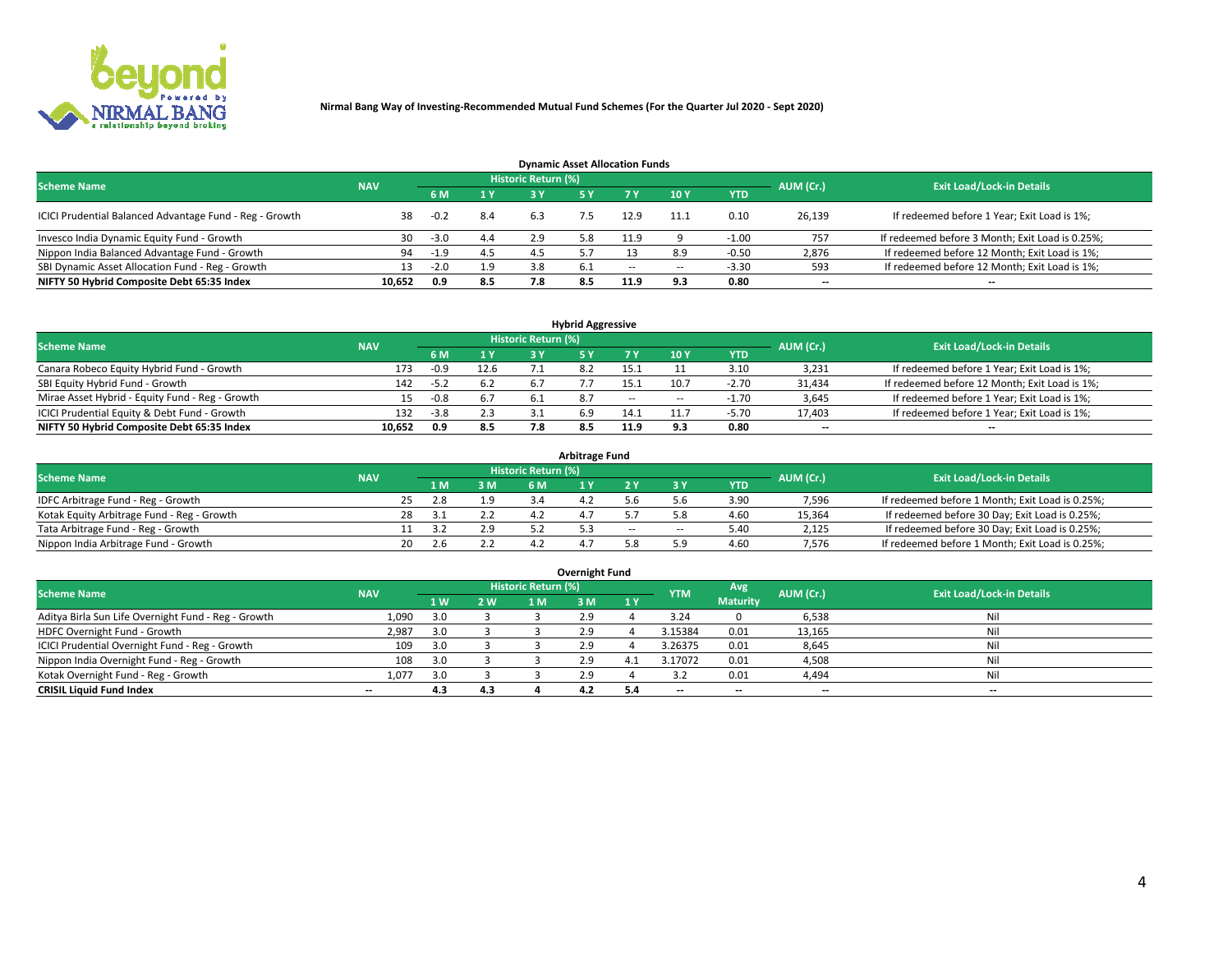

| <b>Liauid Funds</b>                              |            |     |     |                     |     |     |                          |                          |                          |                                  |  |  |  |  |
|--------------------------------------------------|------------|-----|-----|---------------------|-----|-----|--------------------------|--------------------------|--------------------------|----------------------------------|--|--|--|--|
| <b>Scheme Name</b>                               | <b>NAV</b> |     |     | Historic Return (%) |     |     | <b>YTM</b>               | Avg                      | AUM (Cr.)                | <b>Exit Load/Lock-in Details</b> |  |  |  |  |
|                                                  |            | 1 W | 2 W | 1 M                 | ዩ M | 1Y  |                          | <b>Maturity</b>          |                          |                                  |  |  |  |  |
| Aditya Birla Sun Life Liquid Fund - Reg - Growth | 323        | 3.6 | 3.5 | 3.3                 |     |     | 3.63                     | 0.10                     | 38,375                   | *Ref Footnote                    |  |  |  |  |
| ICICI Prudential Liquid Fund - Reg - Growth      | 297        | 3.6 | 3.5 |                     |     |     | 3.64078                  | 0.11                     | 54,835                   | *Ref Footnote                    |  |  |  |  |
| Kotak Liquid Fund - Reg - Growth                 | 4,064      | 3.5 | 3.4 |                     |     |     | 3.49                     | 0.10                     | 32,611                   | *Ref Footnote                    |  |  |  |  |
| Nippon India Liquid Fund - Growth                | 4,904      | 3.6 | 3.4 |                     |     |     | 3.51437                  | 0.12                     | 29,334                   | *Ref Footnote                    |  |  |  |  |
| Mahindra Manulife Liquid Fund - Reg - Growth     | 1,303      |     | 3.6 | 3.4                 |     |     |                          | 0.10                     | 2,032                    | *Ref Footnote                    |  |  |  |  |
| <b>CRISIL Liquid Fund Index</b>                  | $- -$      | 4.3 | 4.3 |                     |     | 5.4 | $\overline{\phantom{a}}$ | $\overline{\phantom{a}}$ | $\overline{\phantom{a}}$ | $\overline{\phantom{m}}$         |  |  |  |  |

| <b>Ultra Short Fund</b>                                                                                                       |       |      |     |     |     |        |         |                 |                          |     |  |  |  |  |
|-------------------------------------------------------------------------------------------------------------------------------|-------|------|-----|-----|-----|--------|---------|-----------------|--------------------------|-----|--|--|--|--|
| Historic Return (%)<br>Avg<br>AUM (Cr.)<br><b>Exit Load/Lock-in Details</b><br><b>Scheme Name</b><br><b>YTM</b><br><b>NAV</b> |       |      |     |     |     |        |         |                 |                          |     |  |  |  |  |
|                                                                                                                               |       | 1 M. | 3 M | 6 M | 1 Y |        |         | <b>Maturity</b> |                          |     |  |  |  |  |
| HDFC Ultra Short Term Fund - Reg - Growth                                                                                     |       | 4.4  | 7.8 |     |     | $\sim$ | 4.57101 | 0.58            | 10.760                   | Ni  |  |  |  |  |
| L&T Ultra Short Term Fund - Growth                                                                                            | 34    | 3 N  |     |     |     |        |         | 0.45            | 2,095                    | Ni  |  |  |  |  |
| <b>NIFTY Ultra Short Duration Debt Index</b>                                                                                  | 4,159 |      | 5.5 |     | b.b |        | $-$     | $- -$           | $\overline{\phantom{a}}$ | $-$ |  |  |  |  |

| <b>Money Market Fund</b>                                |            |     |     |                     |  |       |                          |                 |                          |                                  |  |  |  |  |
|---------------------------------------------------------|------------|-----|-----|---------------------|--|-------|--------------------------|-----------------|--------------------------|----------------------------------|--|--|--|--|
| <b>Scheme Name</b>                                      | <b>NAV</b> |     |     | Historic Return (%) |  |       | <b>YTM</b>               | Avg             | AUM (Cr.)                | <b>Exit Load/Lock-in Details</b> |  |  |  |  |
|                                                         |            | 1 M | 3 M | 6 M                 |  | 3 Y   |                          | <b>Maturity</b> |                          |                                  |  |  |  |  |
| Aditya Birla Sun Life Money Manager Fund - Reg - Growth | 278        | 4.2 | 7.4 | 8.1                 |  |       | 3.98                     | 0.52            | 9,611                    | Nil                              |  |  |  |  |
| HDFC Money Market Fund - Growth                         | 4.315      | 4.4 | 7.3 | 8.4                 |  |       | 4.04227                  | 0.53            | 9,713                    | Nil                              |  |  |  |  |
| Tata Money Market Fund - Reg - Growth                   | 3,548      | 3.9 | 7.2 |                     |  |       | 4.07458                  | 0.48            | 535                      | Nil                              |  |  |  |  |
| <b>CRISIL Liquid Fund Index</b>                         | $- -$      | 4.0 | 4.2 | 4.9                 |  | $- -$ | $\overline{\phantom{a}}$ | $- -$           | $\overline{\phantom{a}}$ | $\overline{\phantom{a}}$         |  |  |  |  |

|                                       | <b>Short Term Fund</b> |      |     |                     |      |     |      |                          |           |                                  |  |  |  |  |  |
|---------------------------------------|------------------------|------|-----|---------------------|------|-----|------|--------------------------|-----------|----------------------------------|--|--|--|--|--|
| <b>Scheme Name</b>                    | <b>NAV</b>             |      |     | Historic Return (%) |      |     | YTM  | Avg                      | AUM (Cr.) | <b>Exit Load/Lock-in Details</b> |  |  |  |  |  |
|                                       |                        | 1 M. | 3 M | 6 M                 | l M  | 2 V |      | <b>Maturity</b>          |           |                                  |  |  |  |  |  |
| HDFC Short Term Debt Fund - Growth    |                        |      |     |                     | 11.3 |     | 5.17 | . . <del>.</del><br>3.5, | 12,737    | N                                |  |  |  |  |  |
| Nippon India Short Term Fund - Growth | 39                     | 0.6  | ᅩᄼ  |                     |      |     | 4۰.د | 2.63                     | 8,291     | M                                |  |  |  |  |  |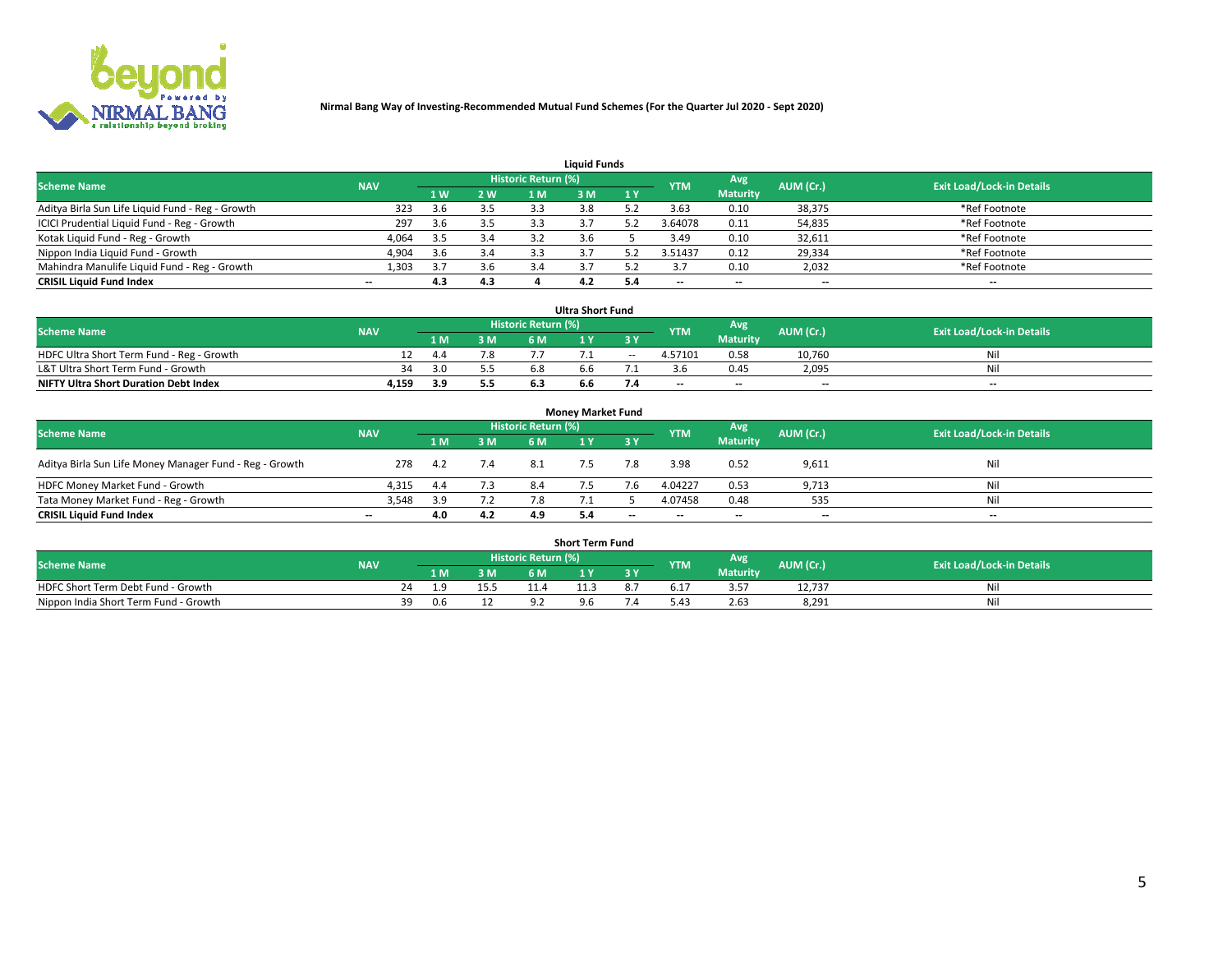

|                                           | <b>Low Duration Fund</b> |      |     |                     |     |     |            |                 |           |                                  |  |  |  |  |  |
|-------------------------------------------|--------------------------|------|-----|---------------------|-----|-----|------------|-----------------|-----------|----------------------------------|--|--|--|--|--|
| <b>Scheme Name</b>                        | <b>NAV</b>               |      |     | Historic Return (%) |     |     | <b>YTM</b> | Avg             | AUM (Cr.) | <b>Exit Load/Lock-in Details</b> |  |  |  |  |  |
|                                           |                          | L M. | 3 M |                     |     | 3 Y |            | <b>Maturity</b> |           |                                  |  |  |  |  |  |
| Axis Treasury Advantage Fund - Growth     | 2.339                    | 3 6  | 10  |                     | 8.2 |     | 4.18352    | 0.97            | 6,334     | Nil                              |  |  |  |  |  |
| Canara Robeco Savings Fund - Reg - Growth |                          |      | 7.9 |                     |     |     | 3.98       | 1.02            | 1,200     | Nil                              |  |  |  |  |  |
| IDFC Low Duration Fund - Reg - Growth     | 30                       | , q  | 8.9 |                     |     |     | 4.01       | 1.01            | 5,326     | Nil                              |  |  |  |  |  |

| <b>Banking &amp; PSU Bond Funds</b>                                                                                                  |  |    |        |      |      |      |     |         |                 |       |     |  |  |  |
|--------------------------------------------------------------------------------------------------------------------------------------|--|----|--------|------|------|------|-----|---------|-----------------|-------|-----|--|--|--|
| <b>Historic Return (%)</b><br>Avg<br><b>Exit Load/Lock-in Details</b><br><b>Scheme Name</b><br>AUM (Cr.)<br><b>NAV</b><br><b>YTM</b> |  |    |        |      |      |      |     |         |                 |       |     |  |  |  |
|                                                                                                                                      |  |    |        | 3 M  | 6 M  |      |     |         | <b>Maturity</b> |       |     |  |  |  |
| HDFC Banking and PSU Debt Fund - Reg - Growth                                                                                        |  |    | 2.4    | 14.2 | 10.3 | 10.9 | 8.2 | 6.05    | 3.44            | 7.544 | Ni  |  |  |  |
| Kotak Banking and PSU Debt Fund - Reg - Growth                                                                                       |  | 49 | - 1. 1 | 13.2 | 10.3 | 10.9 |     |         | 4.37            | 7,830 | Nil |  |  |  |
| Nippon India Banking & PSU Debt Fund - Reg - Growth                                                                                  |  | 16 | -0.6   | 12.2 |      |      |     | 4.98003 | 3.35            | 5.425 | Ni  |  |  |  |

| <b>Corporate Bond Funds</b>                         |            |                                                              |      |      |                                  |  |        |                 |        |                                                |  |  |  |  |
|-----------------------------------------------------|------------|--------------------------------------------------------------|------|------|----------------------------------|--|--------|-----------------|--------|------------------------------------------------|--|--|--|--|
| <b>Scheme Name</b>                                  | <b>NAV</b> | <b>Historic Return (%)</b><br>Avg<br>AUM (Cr.)<br><b>YTM</b> |      |      | <b>Exit Load/Lock-in Details</b> |  |        |                 |        |                                                |  |  |  |  |
|                                                     |            | 1 M                                                          | 3 M  | 6 M  |                                  |  |        | <b>Maturity</b> |        |                                                |  |  |  |  |
| ICICI Prudential Corporate Bond Fund - Reg - Growth |            | 0.4                                                          | 14.1 |      |                                  |  | .16798 | 3.64            | 17.389 |                                                |  |  |  |  |
| L&T Triple Ace Bond Fund - Reg - Growth             | 56.        | $-10.1$                                                      | 12.7 |      | 12.5                             |  | i.31   | 8.02            | 4,580  | If redeemed before 3 Month; Exit Load is 0.5%; |  |  |  |  |
| Kotak Corporate Bond Fund - Std - Growth            | 2.818      |                                                              | 13.6 | 10.2 |                                  |  | ፡ ዐF   | 2.11            | 5.267  | Νi                                             |  |  |  |  |

| <b>Credit Risk Fund</b>                    |            |    |     |      |                            |      |           |            |                 |           |                                                                       |  |  |  |
|--------------------------------------------|------------|----|-----|------|----------------------------|------|-----------|------------|-----------------|-----------|-----------------------------------------------------------------------|--|--|--|
| <b>Scheme Name</b>                         | <b>NAV</b> |    |     |      | <b>Historic Return (%)</b> |      |           | <b>YTM</b> | Avg             | AUM (Cr.) | <b>Exit Load/Lock-in Details</b>                                      |  |  |  |
|                                            |            |    | 1 M | 3 M  | 6 M                        |      | <b>3Y</b> |            | <b>Maturity</b> |           |                                                                       |  |  |  |
| ICICI Prudential Credit Risk Fund - Growth |            | 23 | 6.2 | 15.2 |                            | 10.1 | 7.9       | 8.92694    | 3.02            | 6,556     | If redeemed before 1 Year; Exit Load is 1%;                           |  |  |  |
| HDFC Credit Risk Debt Fund - Reg - Growth  |            |    |     | 17.4 |                            |      |           | 9.81358    | 3.07            | 6,258     | If redeemed before 12 Month; Exit Load is 1%; If redeemed bet. 12     |  |  |  |
|                                            |            |    |     |      |                            |      |           |            |                 |           | Month to 18 Month; Exit Load is 0.5%;                                 |  |  |  |
|                                            |            |    |     |      |                            |      |           |            |                 |           | If redeemed before 12 Month; Exit Load is 3%; If redeemed bet. 12     |  |  |  |
| SBI Credit Risk Fund - Growth              |            |    | 3.2 | 14.4 |                            |      |           | '.97       | 3.61            |           | 3,848 Month to 24 Month; Exit Load is 1.5%; If redeemed bet. 24 Month |  |  |  |
|                                            |            |    |     |      |                            |      |           |            |                 |           | to 36 Month; Exit Load is 0.75%;                                      |  |  |  |

| <b>Floater Fund</b>                      |            |    |     |      |                     |      |    |            |                 |           |                                  |
|------------------------------------------|------------|----|-----|------|---------------------|------|----|------------|-----------------|-----------|----------------------------------|
| <b>Scheme Name</b>                       | <b>NAV</b> |    |     |      | Historic Return (%) |      |    | <b>YTM</b> | Avg             | AUM (Cr.) | <b>Exit Load/Lock-in Details</b> |
|                                          |            |    | 1 M | ЗM   | 6 M                 | .    | .  |            | <b>Maturity</b> |           |                                  |
| Nippon India Floating Rate Fund - Growth |            | 34 |     | 14.5 |                     | 10.9 | .9 | $-33754$   | 2.87            | 13,568    | NL                               |